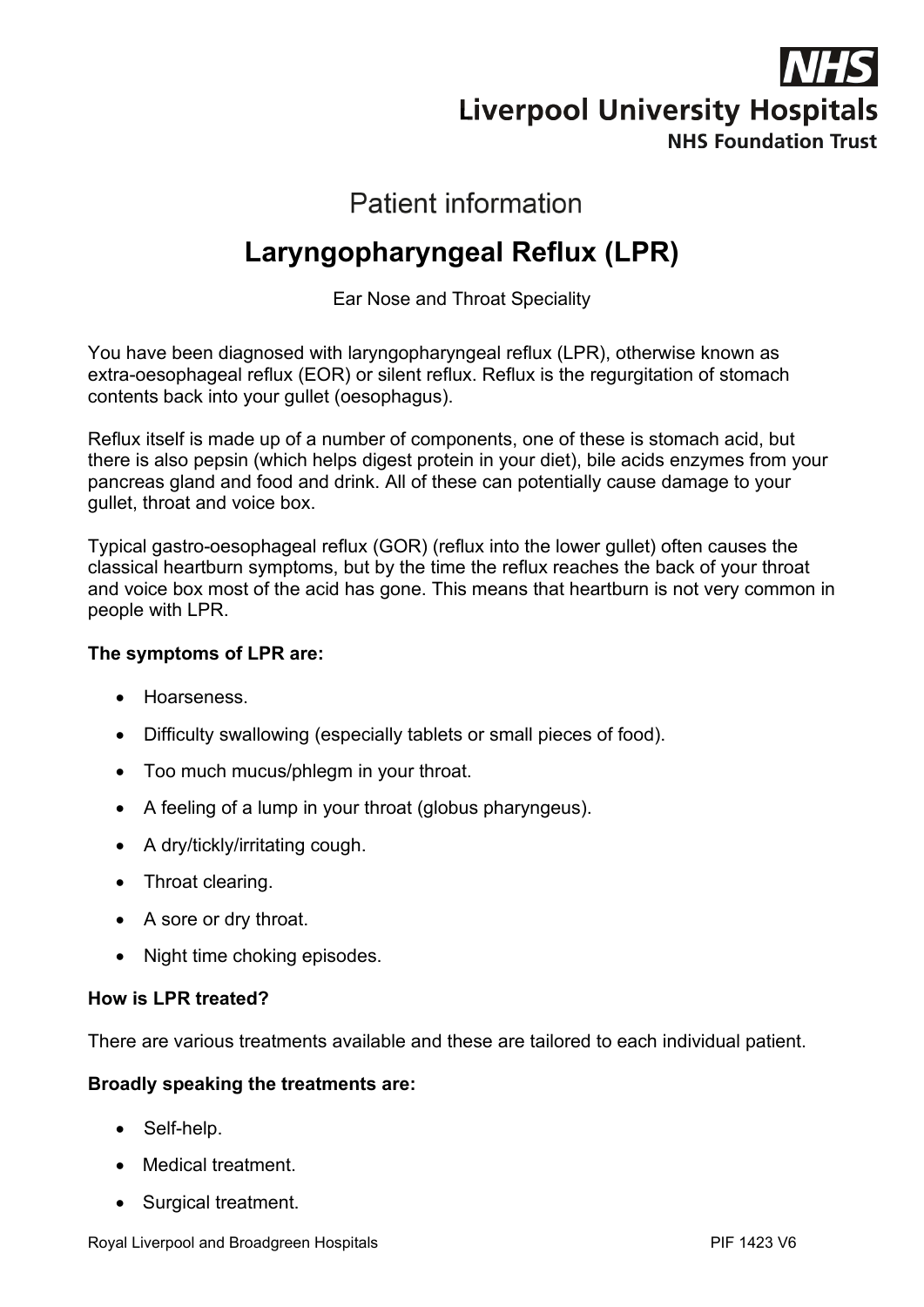### **Self help**

There are a number of things you can do to help reduce the amount and frequency of the reflux.

- Stop smoking. Tobacco smoke causes reflux. For help stopping smoking please contact **Smoke free Liverpool Tel: 0800 061 4212.**
- Make sure you take your anti-reflux and anti-acid medication exactly as prescribed. Failing to take the medicines even for one day can result in further damage to your throat and voice box.
- Avoid caffeine, alcohol, spicy foods and fatty foods (such as cheese, chocolates, fried foods and pastries) as these all increase reflux.
- Avoid fizzy drinks especially cola and citrus fruit drinks. One glass of cola contains more acid than your stomach produces in one day.
- Don't wear clothing that is too tight around your waist as this increases pressure on your stomach and increases reflux.
- Don't eat within three hours of bedtime. Do not lie down just after eating.
- Raise the head of your bed by three inches. Do this by putting some thick books or house bricks under the legs at the head of your bed. This helps to keep the stomach contents in the stomach by gravity.
- If you are overweight this will make reflux worse. Your family doctor (GP) can put you in touch with a dietician if needed.
- Chewing "teeth whitening" chewing gum will help as this contains bicarbonate of soda which will help to neutralise the acid.

#### **Medical treatment (See also the last page)**

Recent evidence in people with only LPR that anti acid medications plus anti reflux medications do not offer any advantage over anti reflux medications on their own. If you do have GOR in addition to LPR you will still need to take anti acids as well as anti reflux medications

Gaviscon Advance is the only proven anti reflux medication currently available in the UK. This medicine has anti acid properties as well as anti reflux properties and is used in patients with LPR or GOR. It can be bought over the counter in the chemist. It should be noted that Gaviscon Advance is different to Gaviscon. It is only the Advance which is anti reflux. Gaviscon Advance can rarely cause a bloating sensation. Gaviscon Advance comes in both liquid and tablet formulations. Both are equally effective. They often need to be used for several months to work.

The best anti acid medications are called Proton Pump Inhibitors (PPIs) and include Rabeprazole (Pariet), Pantoprazole (Protium), Lansoprazole (Zoton), Omeprazole (Losec) and Esomeprazole (Nexium). These act by blocking the acid production in your stomach. They should be taken half an hour before breakfast and the evening meal for maximum effect. They often need to be used for several months to work.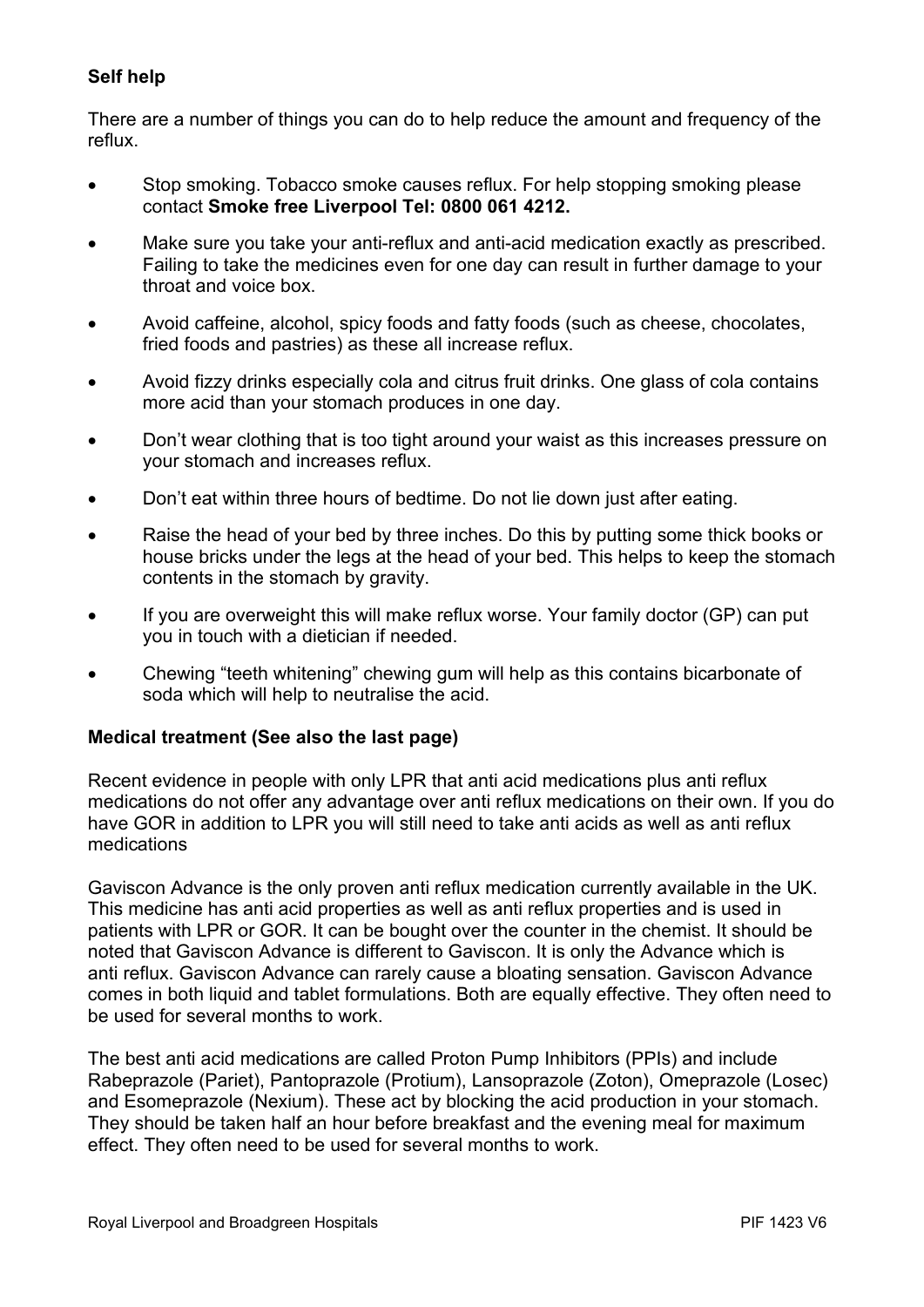All PPIs have a potential for side effects. Although rare they include nausea and vomiting, abdominal pain, bloating, diarrhoea or constipation. If you experience any of these effects then stop taking your PPI as there are alternatives.

#### **You must not take PPIs if you are also taking clopidogrel (a blood thinning medicine) if you are unsure speak to your GP or specialist.**

Other anti-acids such as Ranitidine (Zantac) or Cimetidine (Tagamet) are occasionally used, especially for patients who cannot take the more powerful PPIs. These medicines can also cause nausea and vomiting, abdominal pain, bloating, diarrhoea or constipation, but once again these side effects are rare.

These medical treatments may be prescribed in varying combinations depending upon your symptoms. It is important to take the medicines exactly as prescribed for maximum benefit. It is also important to realise that medical treatment can often take a few months to work, so please be patient.

#### **Other Treatments**

#### **If your reflux does not respond to medications there are two widely available options:**

- Gastroenterologists (stomach doctors) offer a procedure via a camera down the gullet to tighten up the lower end of the gullet to help repair the leaky valve between the gullet and stomach
- Surgical treatment can also be used to help repair the leaky valve. This is usually performed through a keyhole surgery and is called a fundoplication.

#### **Feedback**

Your feedback is important to us and helps us influence care in the future.

Following your discharge from hospital or attendance at your Outpatient appointment you will receive a text asking if you would recommend our service to others. Please take the time to text back, you will not be charged for the text and can opt out at any point. Your cooperation is greatly appreciated.

## **Further information**

**For more information on LPR please speak to your GP or hospital specialist.** 

**ENT Department Royal Liverpool University Hospital Tel: 0151 706 2597 Textphone Number: 18001 0151 706 2597**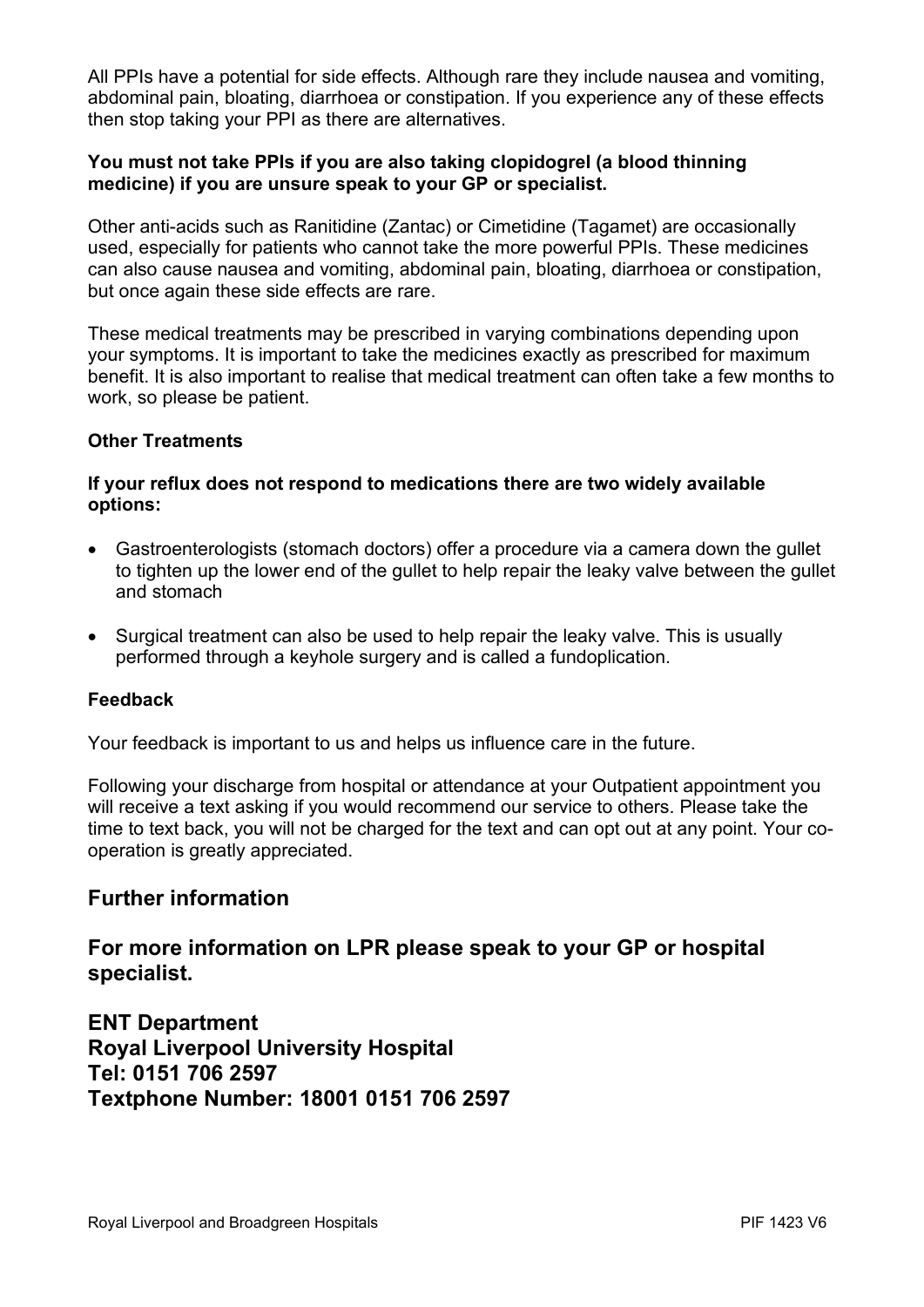# **Medication dosing schedule for LPR**

Gaviscon advance either one tablet or 10 mls of liquid after breakfast, lunch, evening meal and at bed-time long term and at night

# **Medication dosing schedule for LPR plus GOR**



| <b>Equivalent PPI Doses</b> |                  |                  |
|-----------------------------|------------------|------------------|
| <b>Drug</b>                 | <b>Low Dose</b>  | <b>High Dose</b> |
| Rabeprazole                 | 10 <sub>mg</sub> | 20 <sub>mg</sub> |
| Lansoprazole                | 15mg             | 30 <sub>mg</sub> |
| Omeprazole                  | 20 <sub>mg</sub> | 40 <sub>mg</sub> |
| Esomeprazole                | 20 <sub>mg</sub> | 40 <sub>mg</sub> |
| Pantoprazole                | 20 <sub>mg</sub> | 40 <sub>mg</sub> |